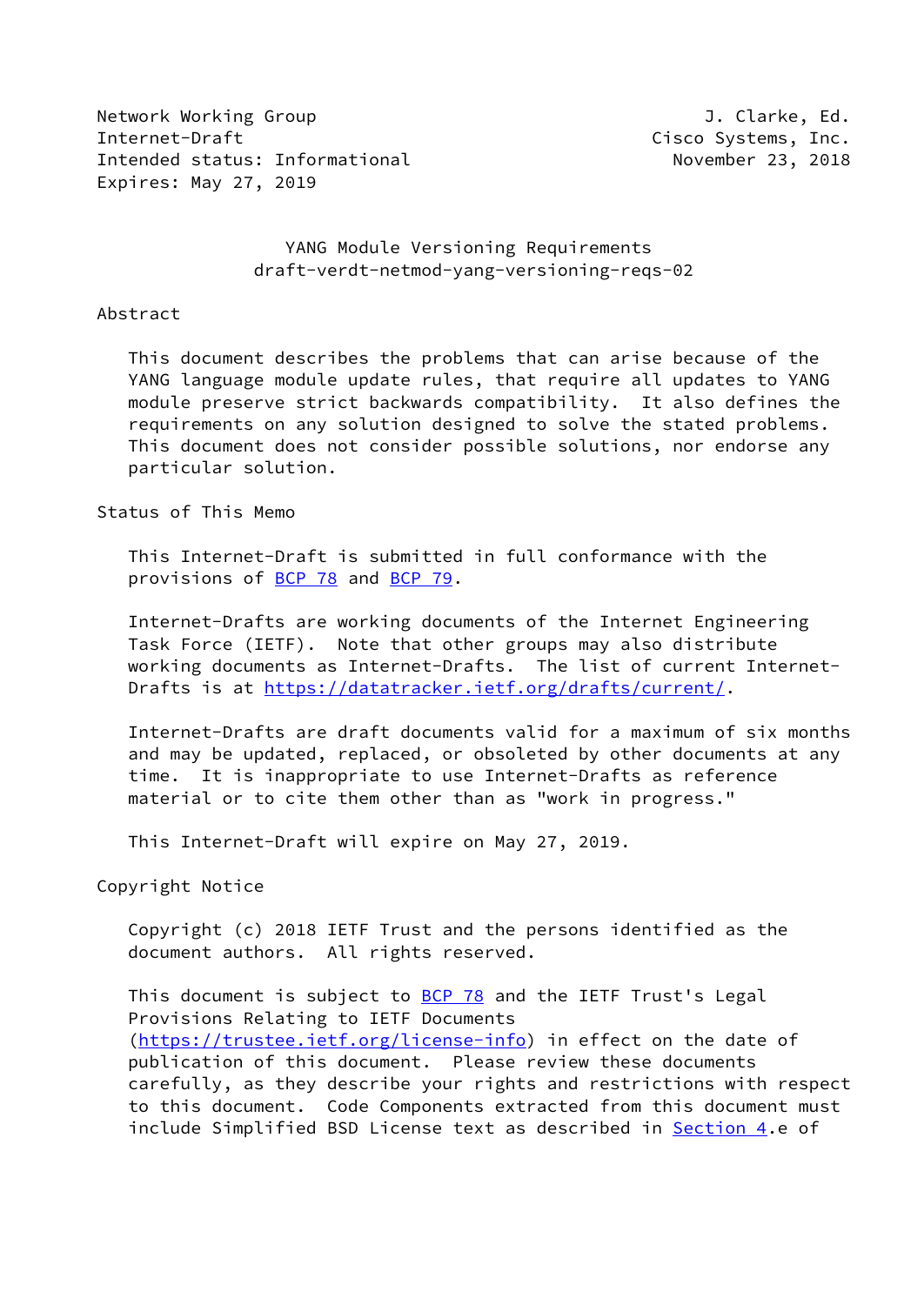Clarke Expires May 27, 2019 [Page 1]

<span id="page-1-1"></span>

| Internet-Draft |  | YANG Versioning Requirements | November 2018 |  |
|----------------|--|------------------------------|---------------|--|
|----------------|--|------------------------------|---------------|--|

 the Trust Legal Provisions and are provided without warranty as described in the Simplified BSD License.

## Table of Contents

| $\perp$ .        | $\sqrt{2}$                                                                                                                                                                                                                                                                                                                                                                                                                                                                           |
|------------------|--------------------------------------------------------------------------------------------------------------------------------------------------------------------------------------------------------------------------------------------------------------------------------------------------------------------------------------------------------------------------------------------------------------------------------------------------------------------------------------|
| 2.               | $\overline{2}$                                                                                                                                                                                                                                                                                                                                                                                                                                                                       |
| 2.1.             | $\overline{3}$<br>Striving for model perfection                                                                                                                                                                                                                                                                                                                                                                                                                                      |
| 2.2.             | $\overline{3}$<br>Some YANG Modules Are Not Backwards-Compatible                                                                                                                                                                                                                                                                                                                                                                                                                     |
| 2.3.             | Non-Backwards-Compatible Errors<br>$\overline{4}$                                                                                                                                                                                                                                                                                                                                                                                                                                    |
| 2.4.             | No way to easily decide whether a change is Backwards-                                                                                                                                                                                                                                                                                                                                                                                                                               |
|                  | $\overline{4}$                                                                                                                                                                                                                                                                                                                                                                                                                                                                       |
| 2.5.             | No good way to specify which module revision to import.<br>5                                                                                                                                                                                                                                                                                                                                                                                                                         |
| 2.6.             | Early Warning about Removal<br>6                                                                                                                                                                                                                                                                                                                                                                                                                                                     |
|                  | $2.7.$ Clear Indication of Node Support<br>6                                                                                                                                                                                                                                                                                                                                                                                                                                         |
| $\overline{3}$ . | $\overline{1}$<br>Terminology and Conventions                                                                                                                                                                                                                                                                                                                                                                                                                                        |
| $\overline{4}$ . | $\overline{1}$                                                                                                                                                                                                                                                                                                                                                                                                                                                                       |
| $\overline{5}$ . | <u>୍ର</u><br>Requirements of a YANG Versioning Solution $\ldots$                                                                                                                                                                                                                                                                                                                                                                                                                     |
| 6.               | 11                                                                                                                                                                                                                                                                                                                                                                                                                                                                                   |
| $\overline{1}$ . | 11                                                                                                                                                                                                                                                                                                                                                                                                                                                                                   |
| 8.               | 11                                                                                                                                                                                                                                                                                                                                                                                                                                                                                   |
| 9.               | 12                                                                                                                                                                                                                                                                                                                                                                                                                                                                                   |
|                  | 12                                                                                                                                                                                                                                                                                                                                                                                                                                                                                   |
| 10.1.            | 12                                                                                                                                                                                                                                                                                                                                                                                                                                                                                   |
|                  | 10.2. Informative References 12                                                                                                                                                                                                                                                                                                                                                                                                                                                      |
|                  | Author's Address<br>12<br>$\mathbf{a}^{\top} \cdot \mathbf{a}^{\top} \cdot \mathbf{a}^{\top} \cdot \mathbf{a}^{\top} \cdot \mathbf{a}^{\top} \cdot \mathbf{a}^{\top} \cdot \mathbf{a}^{\top} \cdot \mathbf{a}^{\top} \cdot \mathbf{a}^{\top} \cdot \mathbf{a}^{\top} \cdot \mathbf{a}^{\top} \cdot \mathbf{a}^{\top} \cdot \mathbf{a}^{\top} \cdot \mathbf{a}^{\top} \cdot \mathbf{a}^{\top} \cdot \mathbf{a}^{\top} \cdot \mathbf{a}^{\top} \cdot \mathbf{a}^{\top} \cdot \mathbf{$ |
|                  |                                                                                                                                                                                                                                                                                                                                                                                                                                                                                      |

### <span id="page-1-0"></span>[1](#page-1-0). Introduction

 This requirements document initially considers some of the existing YANG module update rules, then describes the problems that arise due to those rules embracing strict backwards compatibility, and finally defines requirements on any solution that may be designed to solve these problems by providing an alternative YANG versioning strategy.

### <span id="page-1-2"></span>[2](#page-1-2). Background

The YANG data modeling language [\[RFC7950](https://datatracker.ietf.org/doc/pdf/rfc7950)] specifies strict rules for updating YANG modules (see section 11 "Updating a Module"). Citing a few of the relevant rules:

 1. "As experience is gained with a module, it may be desirable to revise that module. However, changes to published modules are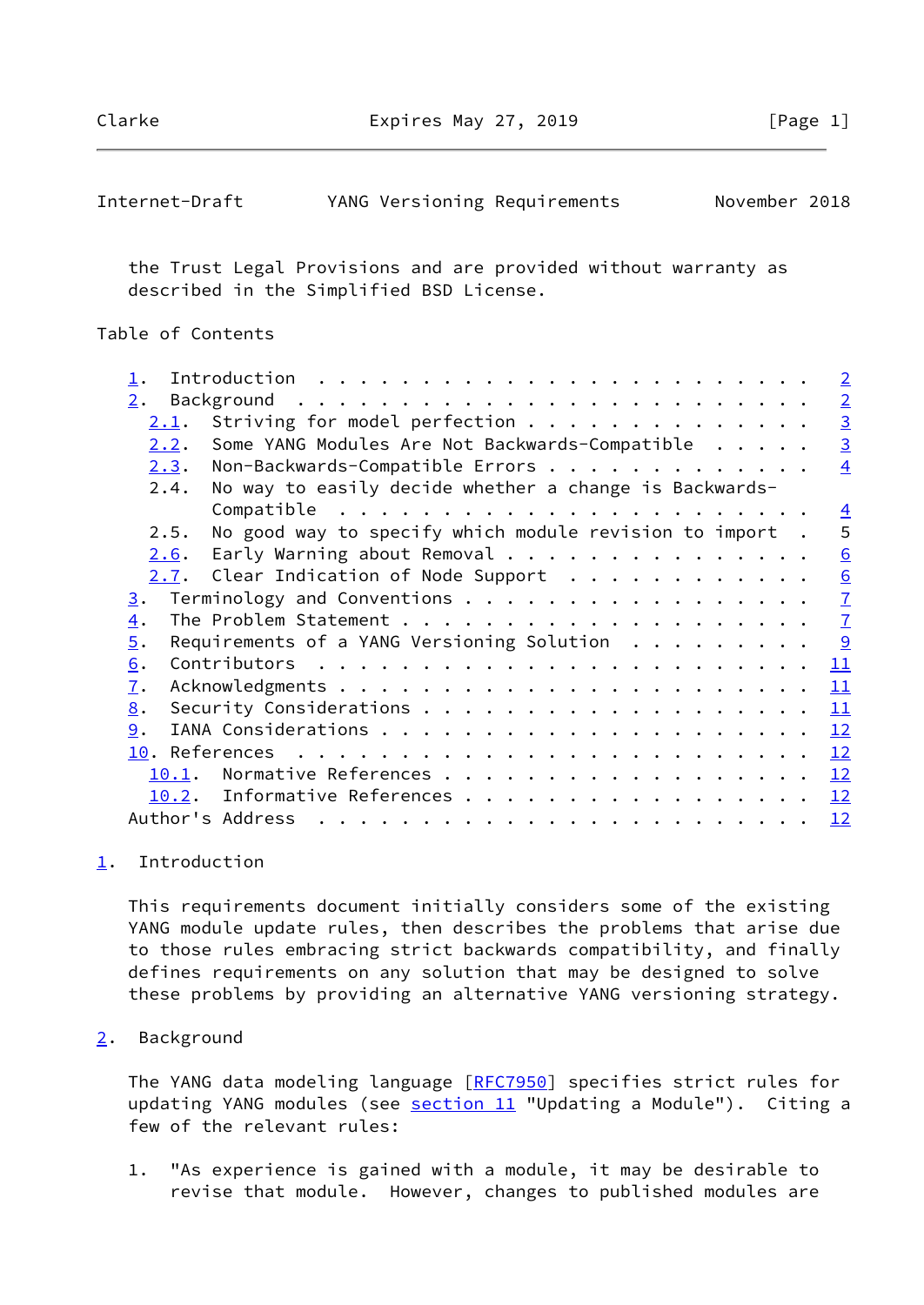not allowed if they have any potential to cause interoperability problems between a client using an original specification and a server using an updated specification."

Clarke Expires May 27, 2019 [Page 2]

<span id="page-2-1"></span>Internet-Draft YANG Versioning Requirements November 2018

- 2. "Note that definitions contained in a module are available to be imported by any other module and are referenced in "import" statements via the module name. Thus, a module name MUST NOT be changed. Furthermore, the "namespace" statement MUST NOT be changed, since all XML elements are qualified by the namespace."
- 3. "Otherwise, if the semantics of any previous definition are changed (i.e., if a non-editorial change is made to any definition other than those specifically allowed above), then this MUST be achieved by a new definition with a new identifier."
- 4. "deprecated indicates an obsolete definition, but it permits new/ continued implementation in order to foster interoperability with older/existing implementations."

 The rules described above, along with other similar rules, causes various problems, as described in the following sections:

<span id="page-2-0"></span>[2.1](#page-2-0). Striving for model perfection

 The points made above lead to the logical conclusion that the standardized YANG modules have to be perfect on day one (at least the structure and meaning), which in turn might explain why IETF YANG modules take so long to standardize. Shooting for perfection is obviously a noble goal, but if the perfect standard comes too late, it doesn't help the industry.

<span id="page-2-2"></span>[2.2](#page-2-2). Some YANG Modules Are Not Backwards-Compatible

 As we learn from our mistakes, we're going to face more and more non backwards-compatible YANG modules. An example is the YANG data model for L3VPN service delivery [[RFC8049\]](https://datatracker.ietf.org/doc/pdf/rfc8049), which, based on implementation experience, has been updated in a non-backwards-compatible way by [\[RFC8299](https://datatracker.ietf.org/doc/pdf/rfc8299)].

While Standards Development Organization (SDO) YANG modules are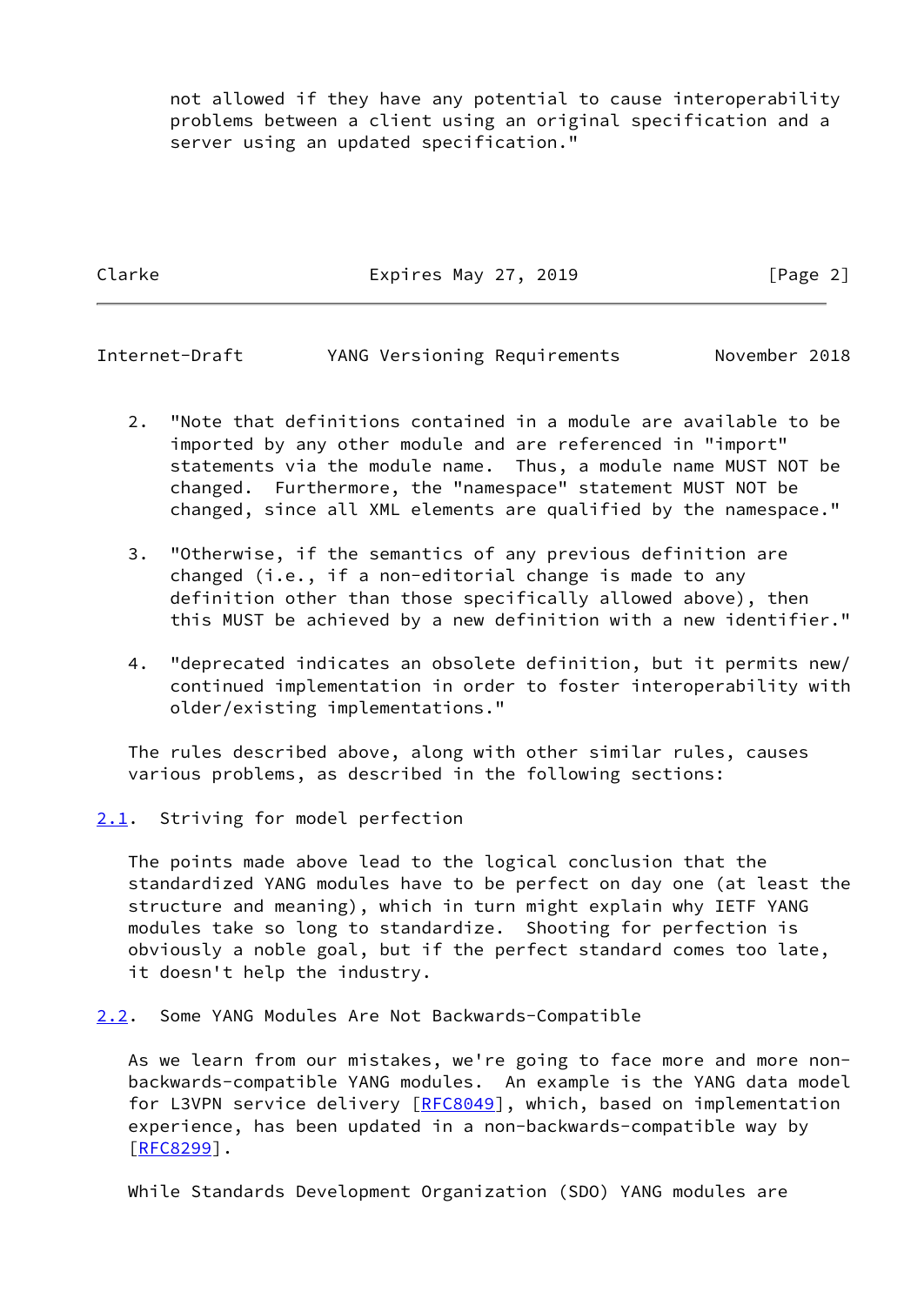obviously better for the industry, we must recognize that many YANG modules are actually generated YANG modules (for example, from internal databases), which is sometimes the case for vendor modules [\[RFC8199](https://datatracker.ietf.org/doc/pdf/rfc8199)]. From time to time, the new YANG modules are not backwards-compatible.

 Old module parts that are no longer needed, no longer supported, or are not used by consumers need to be removed from modules. It is often hard to decide which parts are no longer needed/used; still the need and practice of removing old parts exist. While it is rare in standard modules it is more common in vendor YANG modules where the usage of modules is more controlled.

Clarke **Expires May 27, 2019** Expires May 27, 2019

<span id="page-3-1"></span>Internet-Draft YANG Versioning Requirements November 2018

The problems described in **Section 2.7** may also result in incompatible changes.

 In such cases, it would be better to indicate how backwards compatible a given YANG module actually is.

 As modules are sometimes updated in an incompatible way the current assumption that once a YANG module is defined all further revisions can be freely used as they are compatible is not valid.

### <span id="page-3-0"></span>[2.3](#page-3-0). Non-Backwards-Compatible Errors

 Sometimes small errors force us to make non-backwards-compatible updates. As an example imagine that we have a string with a complex pattern (e.g., an IP address). Let's assume the initial pattern incorrectly allows IP addresses to start with 355. In the next version this is corrected to disallow addresses starting with 355. Formally this is a non-backwards-compatible change as the value space of the string is decreased. In reality an IP address and the implementation behind it was never capable of handling an address starting with 355. So practically this is a backwards-compatible change, just like a correction of the description statement. Current YANG rules are ambiguous as to whether non-backwards-compatible bug fixes are allowed without also requiring a module name change.

<span id="page-3-2"></span>[2.4](#page-3-2). No way to easily decide whether a change is Backwards-Compatible

 A management system, SDN controller, or any other user of a module should be capable of easily determining the compatibility between two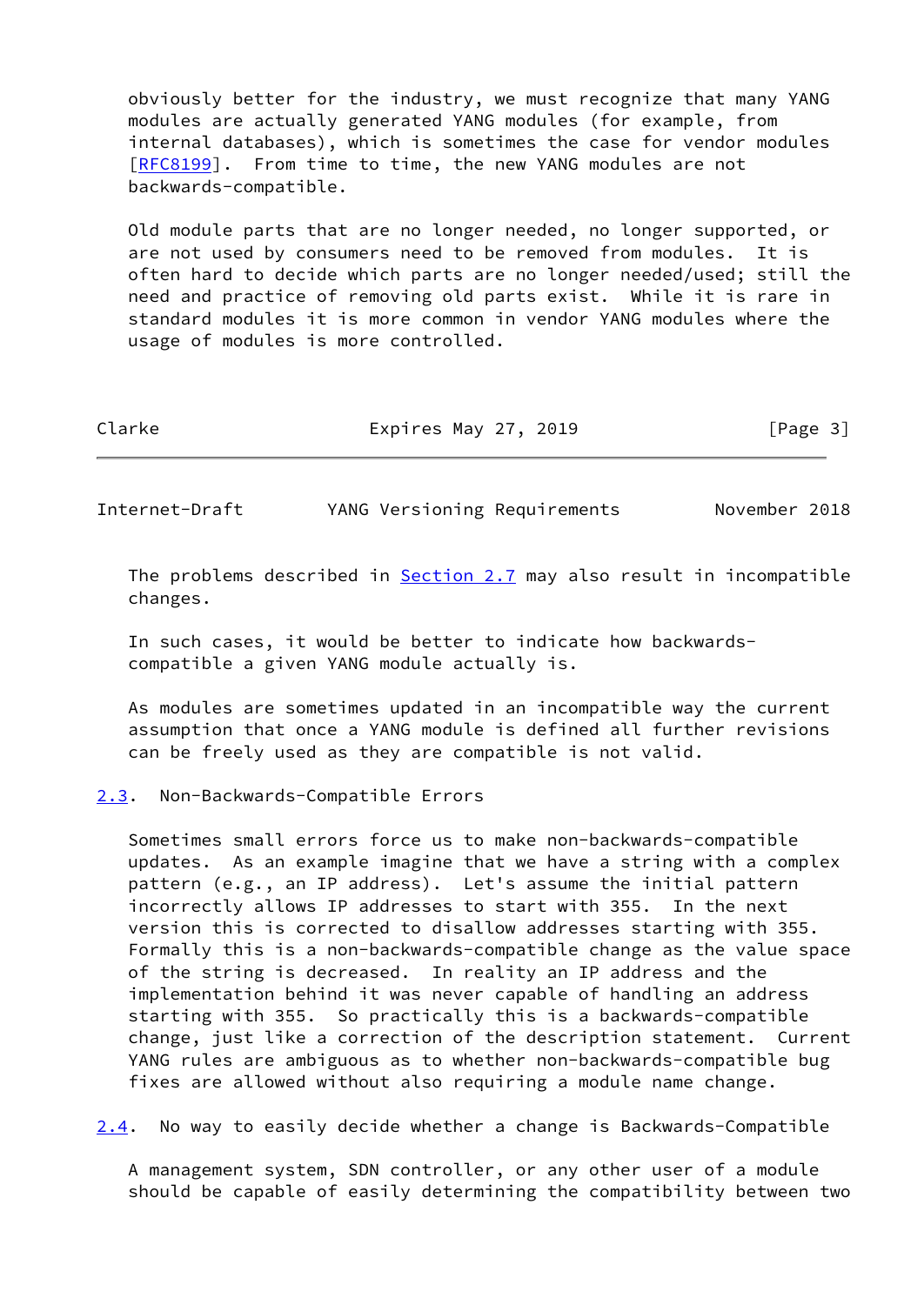module versions. Higher level logic for a network function, something that cannot be implemented in a purely model driven way, is always dependent on a specific version of the module. If the client finds that the module has been updated on the network node, it has to decide if it tries to handle it as it handled the previous version of the model or if it just stops, to avoid problems. To make this decision the client needs to know if the module was updated in a backwards-compatible way or not.

This is not possible to decide today because of the following:

 o It is sometimes necessary to change the semantic behavior of a data node, action or rpc while the YANG definition does not change (with the possible exception of the description statement). In such a case it is impossible to determine whether the change is backwards-compatible just by looking at the YANG statements. It's only the human model designer who can decide.

Clarke Expires May 27, 2019 [Page 4]

Internet-Draft YANG Versioning Requirements November 2018

- o Problems with the deprecated and obsolete status statement, [Section 2.7](#page-6-0)
- o YANG module authors might decide to violate YANG 1.1 update rules for some of the reasons above.

 Finding status changes or violations of update rules need a line-by line comparison of the old and new modules is a tedious task.

<span id="page-4-0"></span>[2.5](#page-4-0). No good way to specify which module revision to import

 If a module (MOD-A) is imported by another one (MOD-B) the importer may specify which revision must be imported. Even if MOD-A is updated in a backwards-compatible way not all revisions will be suitable, e.g., a new MOD-B might need the newest MOD-A. However, both specifying or omitting the revision date for import leads to problems.

If the import by revision-date is specified

 o If corrections are made to MOD-A these would not have any effect as the import's revision date would still point to the un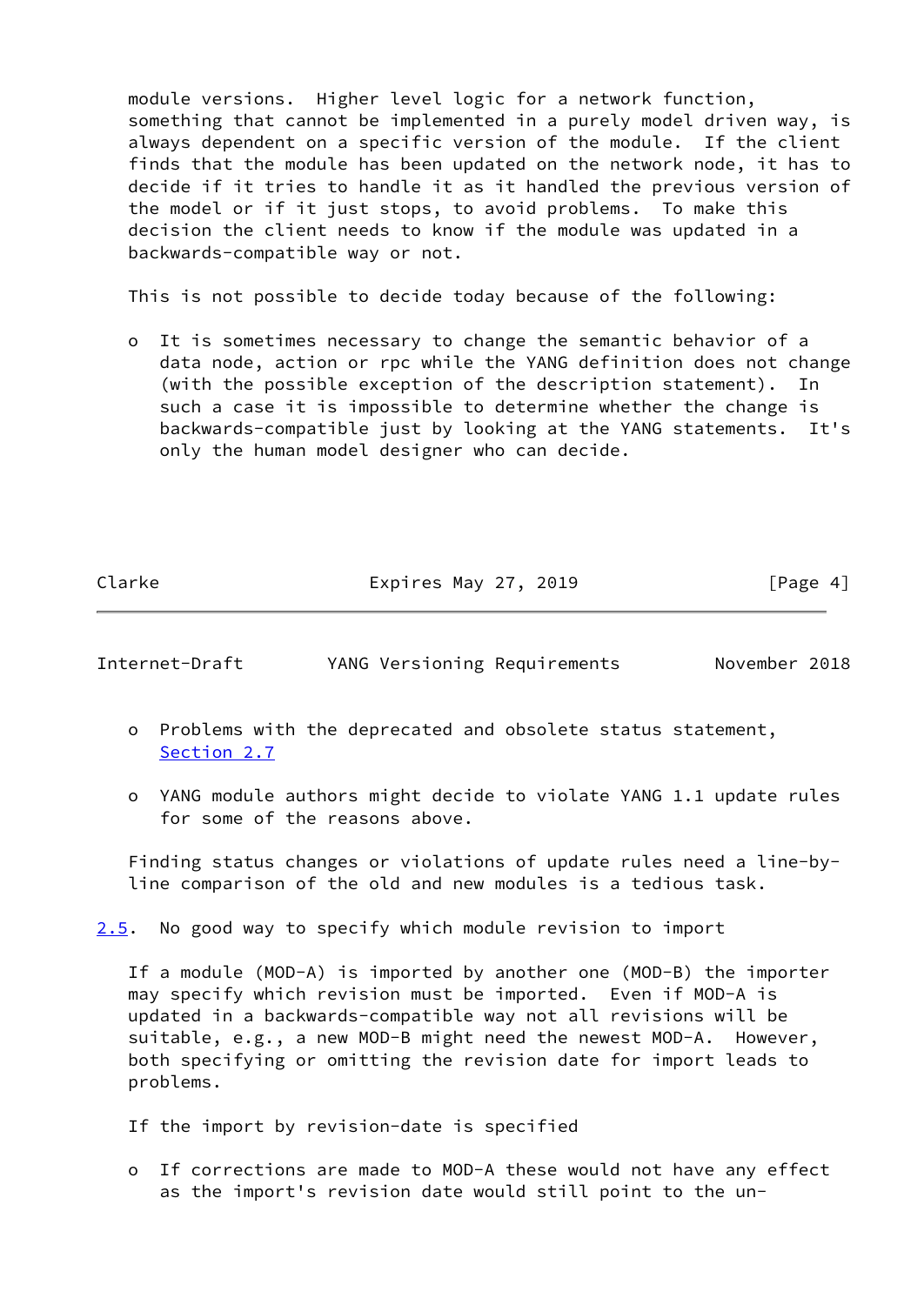corrected earlier YANG module revision.

- o If MOD-A is updated in a backwards-compatible way because another importer (MOD-C) needs some functionality, the new MOD-A could be used by MOD-B, but specifying the exact import revision-date prevents this. This will force the implementers to import two different revisions of MOD-A, forcing them to maintain old MOD-A revisions unnecessarily.
- o If multiple modules import different revisions of MOD-A the human user will need to understand the subtle differences between the different revisions. Small differences would easily lead to operator mistakes as the operator will rarely check the documentation.
- o Tooling/SW is often not prepared to handle multiple revisions of the same YANG module.
- If the import revision-date is not specified
- o any revision of MOD-A may be used including unsuitable ones. Older revisions may be lacking functionality MOD-B needs. Newer MOD-A revisions may obsolete definitions used by MOD-B in which case these must not be used by MOD-B anymore.

| Clarke | Expires May 27, 2019 | [Page 5] |
|--------|----------------------|----------|
|        |                      |          |

<span id="page-5-1"></span>Internet-Draft YANG Versioning Requirements November 2018

- o As it is not specified which revisions of MOD-A are suitable for MOD-B. The problem has to be solved on a case by case basis studying all the details of MOD-A and MOD-B which is considerable work.
- <span id="page-5-0"></span>[2.6](#page-5-0). Early Warning about Removal

 If a schema part is considered old/bad we need to be able to give advance warning that it will be removed. As this is an advance warning the part must still be present and usable in the current revision; however, it will be removed in one of the next revisions. The deprecated statement cannot be reliably used for this purpose both because deprecated nodes may not be implemented and also there is no mandate that text be provided explaining the deprecation.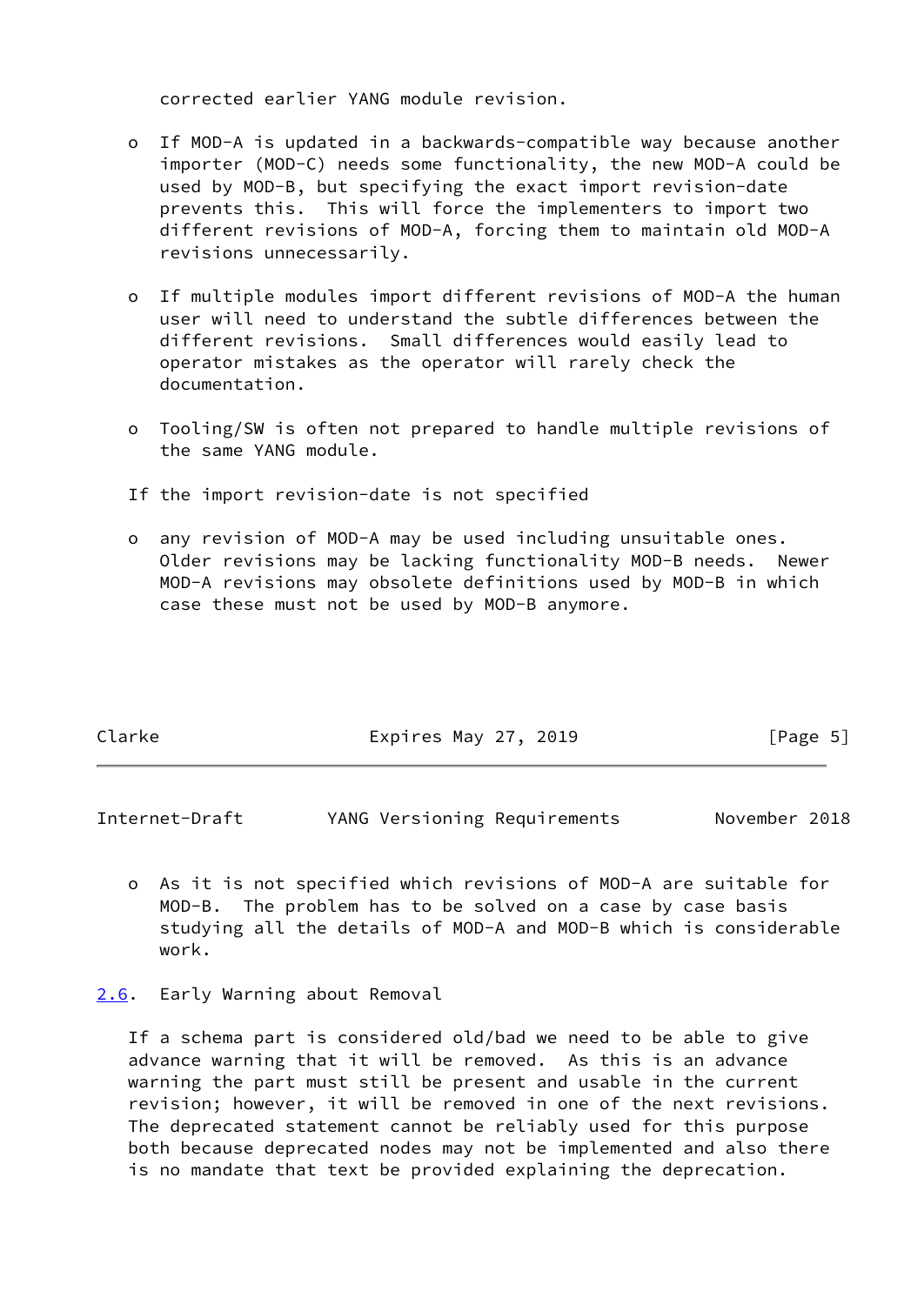We need the advance warning to allow users of the module time to plan/execute migration away from the deprecated functionality. Deprecation should be accompanied by information whether the functionality will just disappear or that there is an alternative, possibly more advanced solution that should be used.

 Vendors use such warnings often, but the NMDA related redesign of IETF modules is also an example where it would be useful for IETF. As another example, see the usage of deprecated in the Java programming language.

<span id="page-6-0"></span>[2.7](#page-6-0). Clear Indication of Node Support

The current definition of deprecated and obsolete in [\[RFC7950](https://datatracker.ietf.org/doc/pdf/rfc7950)] (as quoted below) is problematic and should be corrected.

- o "deprecated" indicates an obsolete definition, but it permits new/ continued implementation in order to foster interoperability with older/existing implementations.
- o "obsolete" means that the definition is obsolete and SHOULD NOT be implemented and/or can be removed from implementations.

 YANG is considered an interface contract between the server and the client. The current definitions of deprecated and obsolete mean that a schema node that is either deprecated or obsolete may or may not be implemented. The client has no way to find out which is the case except for by trying to write or read data at the leaf in question. This probing would need to be done for each separate data-node, which is not a trivial thing to do. This "may or may not" is unacceptable in a contract. In effect, this works as if there would be an if feature statement on each deprecated schema node where the server

<span id="page-6-2"></span>

| Clarke         | Expires May 27, 2019         | [Page 6]      |
|----------------|------------------------------|---------------|
| Internet-Draft | YANG Versioning Requirements | November 2018 |

 does not advertise whether the feature is supported or not. Why is it not advertised?

### <span id="page-6-1"></span>[3](#page-6-1). Terminology and Conventions

 The key words "MUST", "MUST NOT", "REQUIRED", "SHALL", "SHALL NOT", "SHOULD", "SHOULD NOT", "RECOMMENDED", "MAY", and "OPTIONAL" in this document are to be interpreted as described in [\[RFC2119](https://datatracker.ietf.org/doc/pdf/rfc2119)].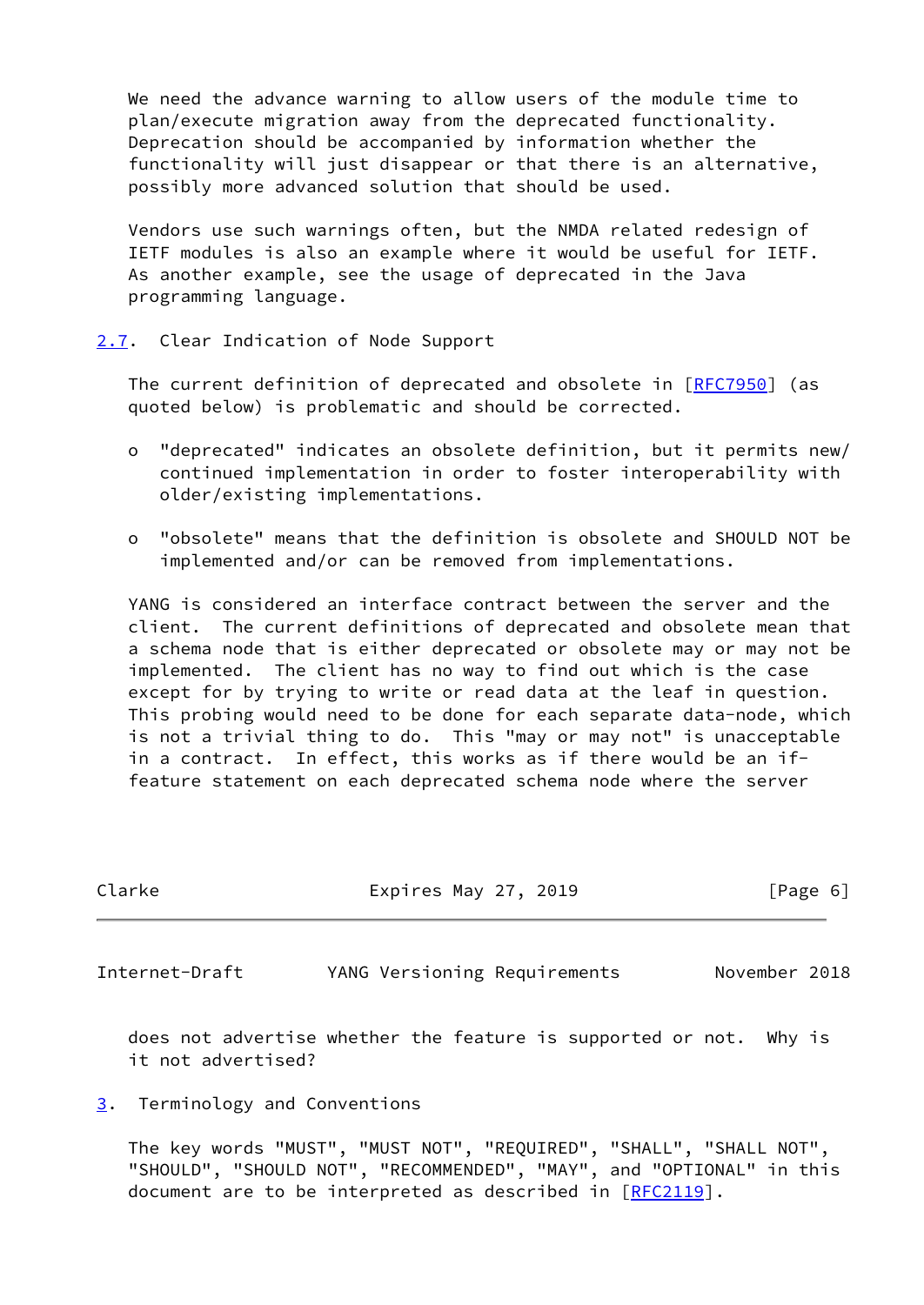In addition, this document uses the following terminology:

- o YANG module revision: An instance of a YANG module, with no implied ordering or backwards compatibility between different revisions of the same module."
- o YANG module version: A YANG module revision, but also with an implied partial ordering relationship between other versions of the same module. Each module version must be uniquely identifiable.
- o Non-backwards-compatible (NBC): In the context of this document, the term 'non-backwards-compatible' refers to a change or set of changes between two YANG module revisions that do not adhere to the list of allowable changes specified in Section 11 "Updating a Module" of [[RFC7950](https://datatracker.ietf.org/doc/pdf/rfc7950)], with the following additional clarification:
	- \* Any addition of, or change to, a "status" statement that allows a server to remove support for a schema node is considered a non-backwards-compatible change
- <span id="page-7-0"></span>[4](#page-7-0). The Problem Statement

 Considering the issues described in the background, the problem definition can be summarized as follows.

 Development of data models for a large collection of communication protocols and system components is difficult and typically only manageable with an iterative development process. Agile development approaches advocate evolutionary development, early delivery, and continual improvement. They are designed to support rapid and flexible response to change. Agile development has been found to be very successful in a world where the objects being modeled undergo constant changes.

 The current module versioning scheme relies on the fundamental idea that a definition, once published, never changes its semantics. As a consequence, if a new definition is needed with different non backwards-compatible semantics, then a new definition must be created

| Clarke | Expires May 27, 2019 | [Page 7] |
|--------|----------------------|----------|
|--------|----------------------|----------|

Internet-Draft YANG Versioning Requirements November 2018

to replace the old definition. The advantage of this versioning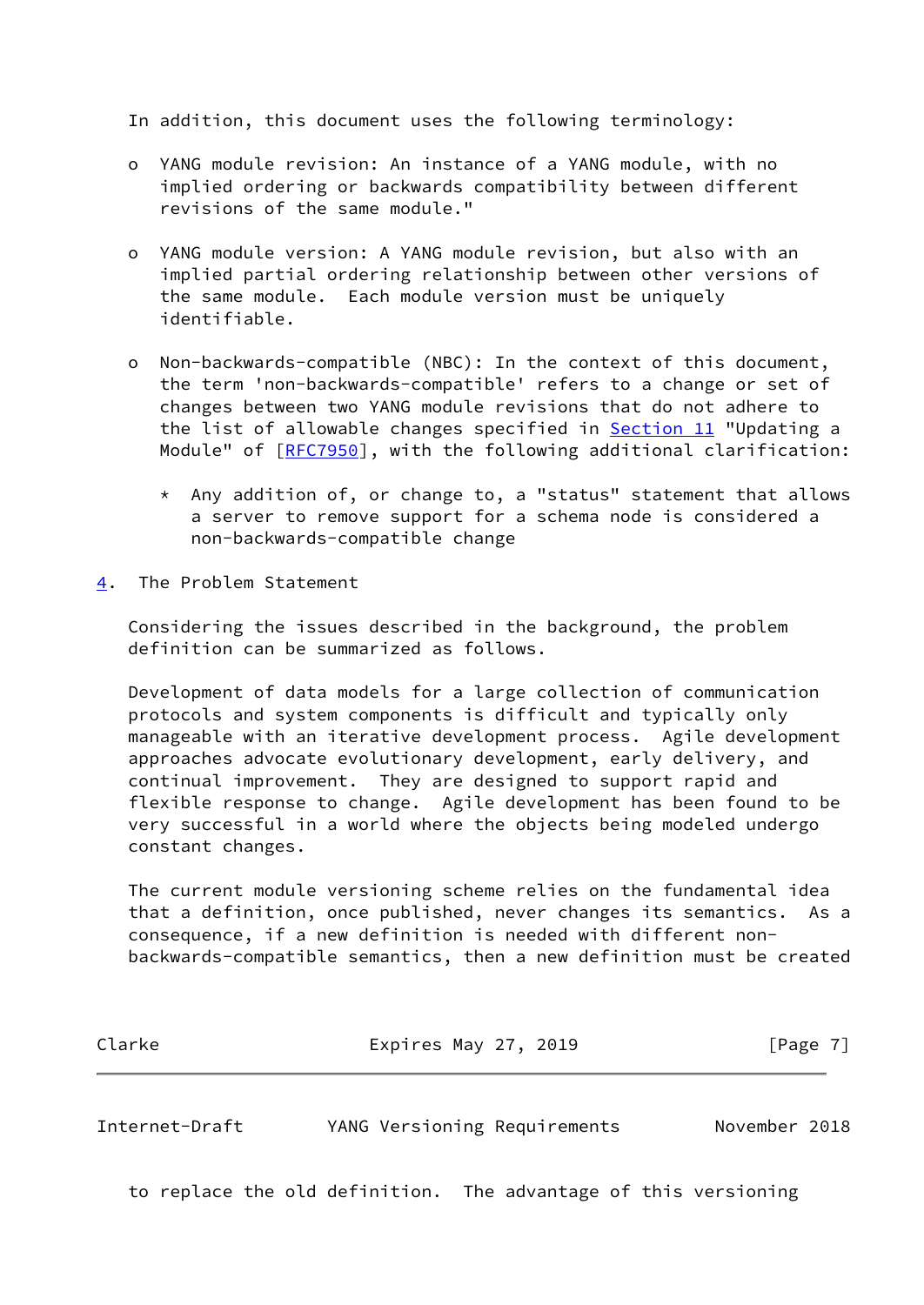scheme is that a definition identified by a module name and a path has fixed semantics that never change. (The details are a bit more nuanced but we simplify things here a bit in order to get the problems worked out clearly.)

 There are two main disadvantages of the current YANG versioning scheme:

- o Any non-backwards-compatible change of a definition requires either a new module name or a new path. This has been found costly to support in implementations, in particular on the client side.
- o Since non-backwards-compatible changes require either a new module name or a new path, such changes will impact other modules that import definitions. In fact, with the current module versioning scheme other modules have to opt-in in order to use the new version. This essentially leads to a ripple effect where a non backwards-compatible change of a core module causes updates on a potentially large number of dependent modules.

 Other problems experienced with the current YANG versioning scheme are the following:

- o YANG has a mechanism to mark definitions deprecated but it leaves it open whether implementations are expected to implement deprecated definitions and there is no way (other than trial and error) for a client to find out whether deprecated definitions are supported by a given implementation.
- o YANG does not have a robust mechanism to document which data definitions have changed and to provide guidance how implementations should deal with the change. While it is possible to have this described in general description statements, having these details embedded in general description statements does not make this information accessible to tools.
- o YANG data models often do not exist in isolation and they interact with other software systems or data models that often do allow (controlled) non-backwards-compatible changes. In some cases, YANG models are mechanically derived from other data models that do allow (controlled) non-backwards-compatible changes. In such situations, a robust mapping to YANG requires to have version numbers exposed as part of the module name or a path definition, which has been found to be expensive on the client side (see above).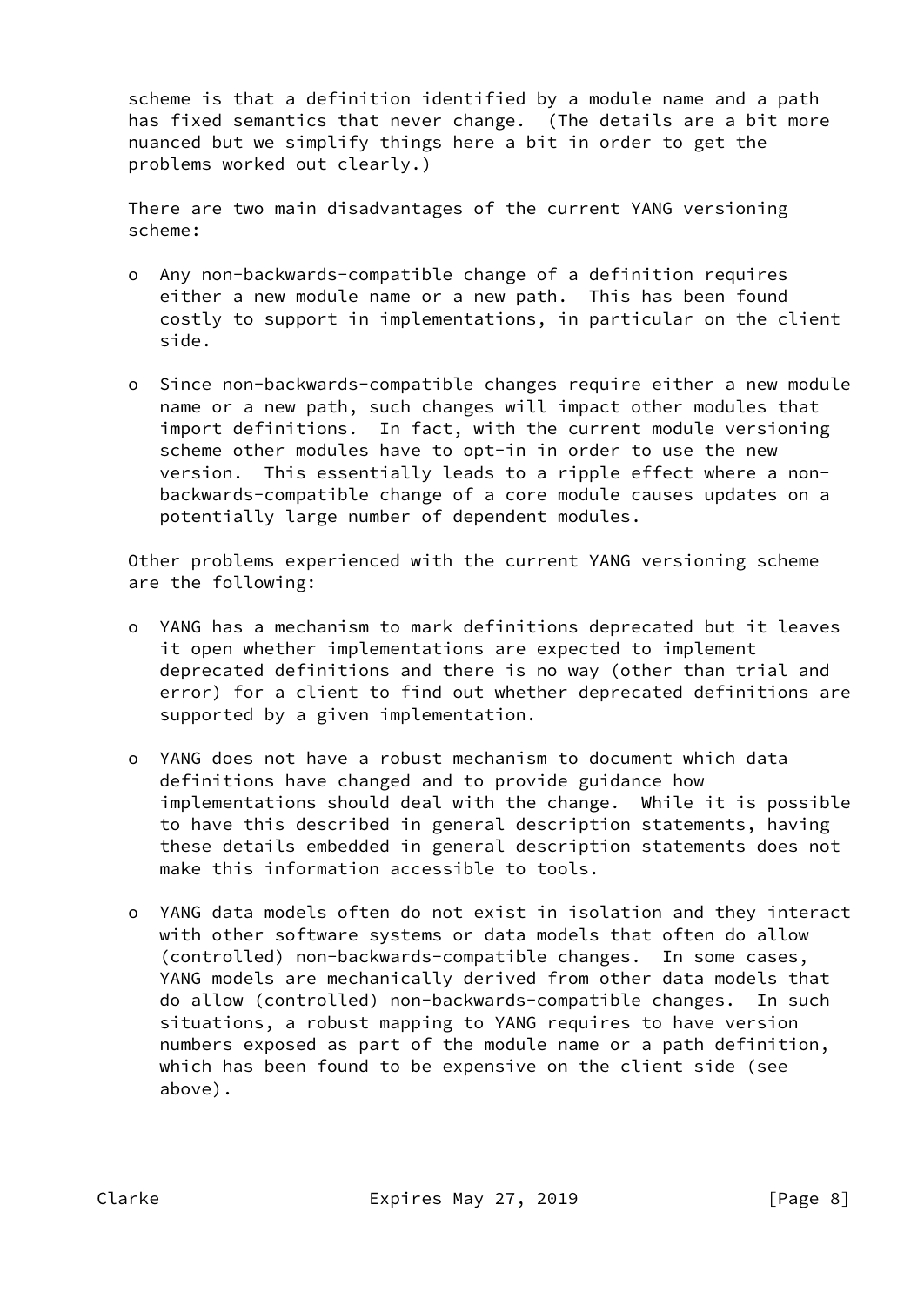<span id="page-9-1"></span> Given the need to support agile development processes and the disadvantages and problems of the current YANG versioning scheme described above, it is necessary to develop requirements and solutions for a future YANG versioning scheme that better supports agile development processes, whilst retaining the ability for servers to handle clients using older versions of YANG modules.

<span id="page-9-0"></span>[5](#page-9-0). Requirements of a YANG Versioning Solution

 The following is a list of requirements that a solution to the problems mentioned above MUST or SHOULD have. The list is grouped by similar requirements but is not presented in a set priority order.

- 1. Requirements related to making non-backwards-compatible updates to modules:
	- 1.1 A mechanism is REQUIRED to update a module in a non backwards-compatible way without forcing all modules with import dependencies on the updated module from being updated at the same time (e.g. to change its import to use a new module name).
	- 1.2 Non-backwards-compatible updates of a module MUST not impact clients that only access data nodes of the module that have either not been updated or have been updated in backwards compatible ways.
	- 1.3 A refined form of YANG's 'import' statement MUST be provided that is more restrictive than "import any revision" and less restrictive than "import a specific revision". Once non backwards-compatible changes to modules are allowed, the refined import statement is used to express the correct dependency between modules.
	- 1.4 The solution MUST allow for backwards-compatible enhancements and bug fixes, as well as non-backwards compatible bug fixes in non-latest-release modules.
- 2. Requirements related to identifying changes between different module revisions:
	- 2.1 Readers of modules, and tools that use modules, MUST be able to determine whether changes between two revisions of a module constitute a backwards-compatible or non-backwards compatible version change. In addition, it MAY be helpful to identify whether changes represent bug fixes, new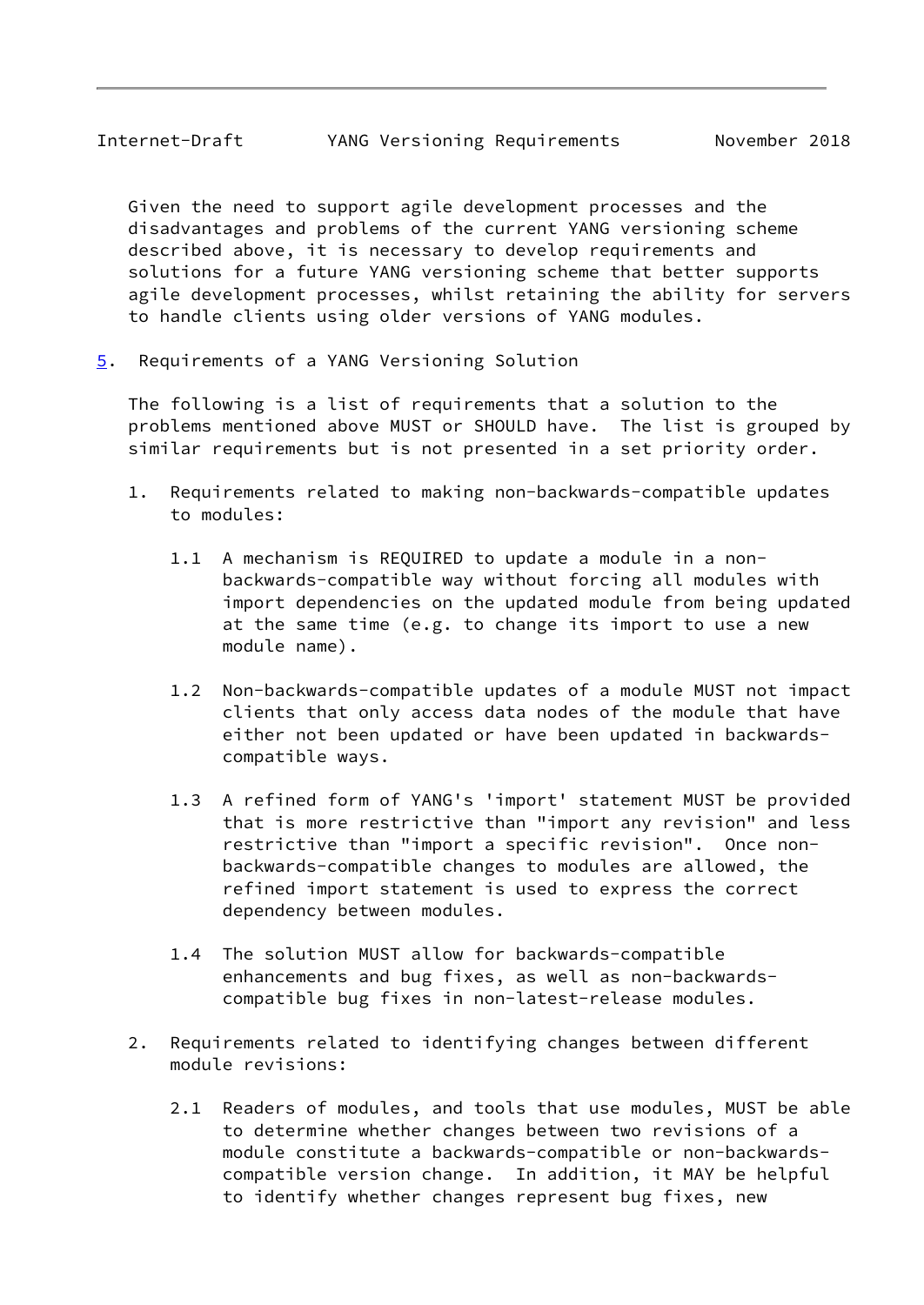functionality, or both.

# Clarke Expires May 27, 2019 [Page 9]

Internet-Draft YANG Versioning Requirements November 2018

- 2.2 A mechanism SHOULD be defined to determine whether data nodes between two arbitrary YANG module revisions have (i) not changed, (ii) changed in a backwards-compatible way, (iii) changed in a non-backwards-compatible way.
- 3. Requirements related to supporting existing clients in a backwards-compatible way:
	- 3.1 The solution MUST provide a mechanism to allow servers to support existing clients in a backwards-compatible way.
	- 3.2 The solution MUST provide a mechanism to support clients that expect an older version of a given module when the current version has had non-backwards-compatible changes.
	- 3.3 Clients are expected to be able to handle unexpected instance data resulting from backwards-compatible changes.
- 4. Requirements related to managing and documenting the life cycle of data nodes:
	- 4.1 A mechanism is REQUIRED to allow a client to determine whether deprecated nodes are implemented by the server.
	- 4.2 If a data node is deprecated or obsolete then it MUST be possible to document in the YANG module what alternatives exist, the reason for the status change, or any other status related information.
	- 4.3 A mechanism is REQUIRED to indicate that certain definitions in a YANG module will become status obsolete in future revisions but definitions marked as such MUST still be implemented by compliant servers.
- 5. Requirements related to documentation and education:
	- 5.1 The solution MUST provide guidance to model authors and clients on how to use the new YANG versioning scheme.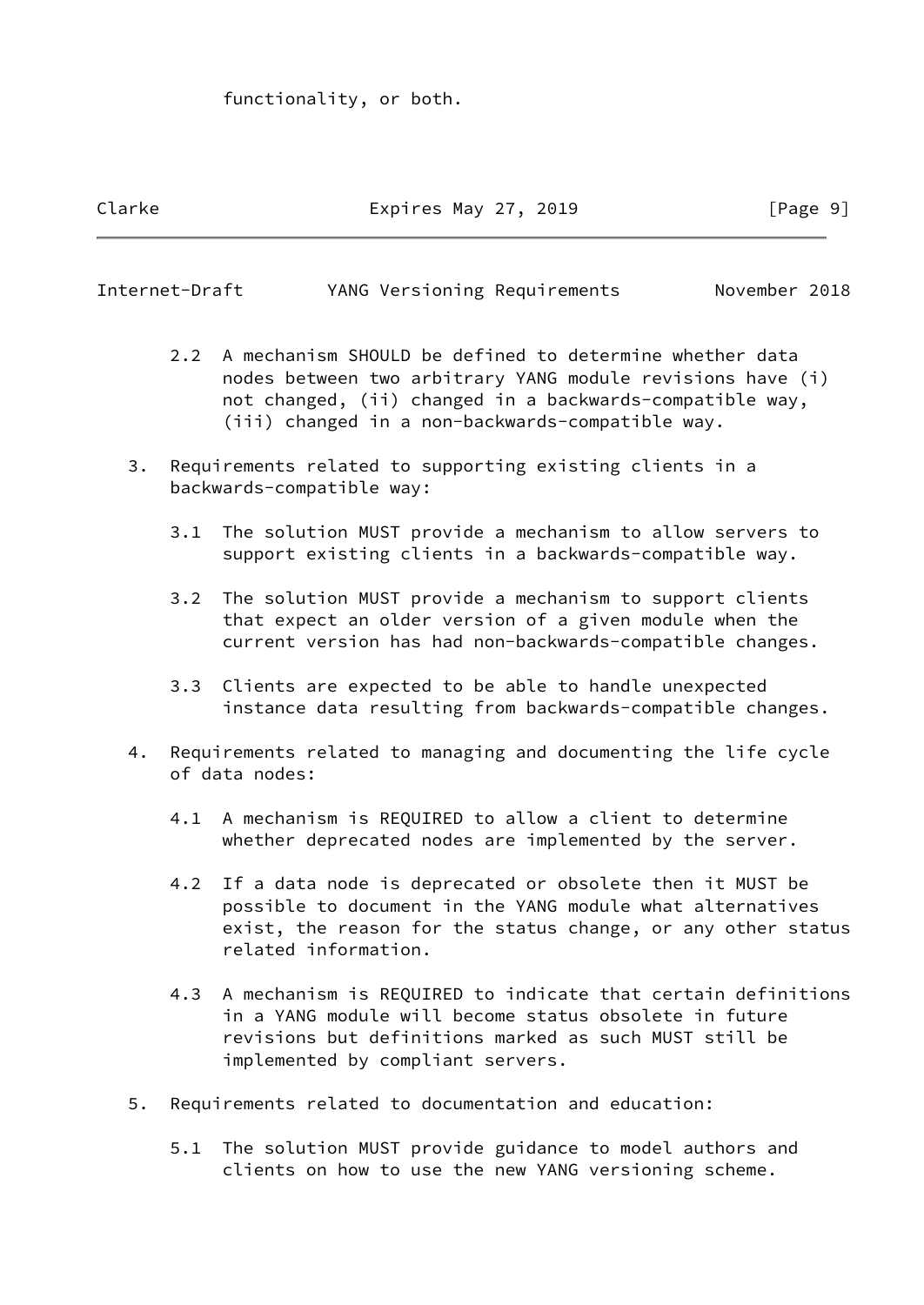- 5.2 The solution is REQUIRED to describe how to transition from the existing YANG 1.0/1.1 versioning scheme to the new scheme.
- 5.3 The solution MUST describe how the versioning scheme affects the interpretation of instance data and references to instance data, for which the schema definition has been updated in a non-backwards-compatible way.

| Clarke | Expires May 27, 2019 | [Page 10] |  |
|--------|----------------------|-----------|--|
|        |                      |           |  |

<span id="page-11-1"></span>Internet-Draft YANG Versioning Requirements November 2018

<span id="page-11-0"></span>[6](#page-11-0). Contributors

 This document grew out of the YANG module versioning design team that started after IETF 101. The following people are members of that design team and have contributed to defining the problem and specifying the requirements:

- o Balazs Lengyel
- o Benoit Claise
- o Ebben Aries
- o Jason Sterne
- o Joe Clarke
- o Juergen Schoenwaelder
- o Mahesh Jethanandani
- o Michael (Wangzitao)
- o Qin Wu
- o Reshad Rahman
- o Rob Wilton
- <span id="page-11-2"></span>[7](#page-11-2). Acknowledgments

The design team would like to thank Christian Hopps and Vladimir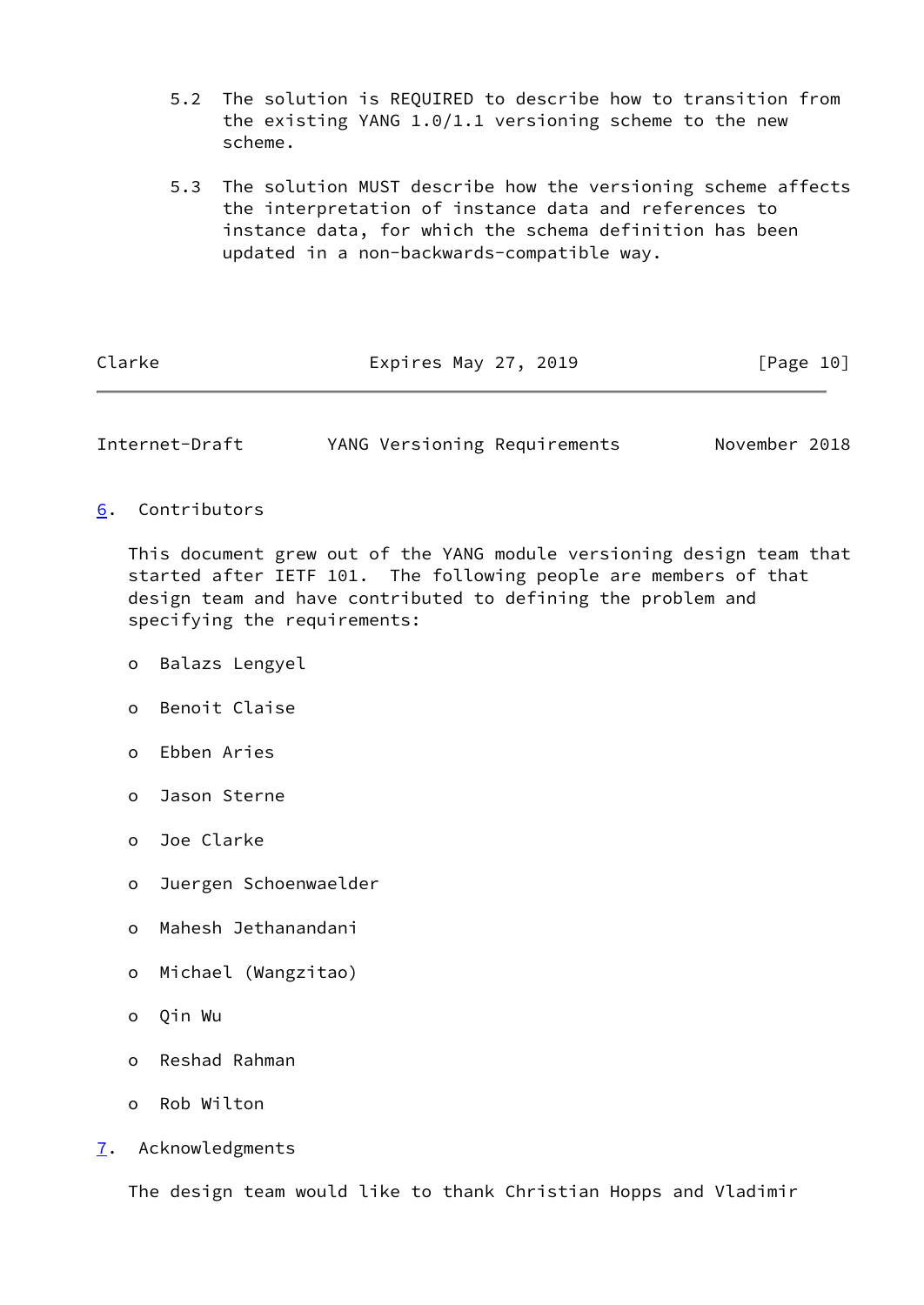Vassilev for their feedback and perspectives in shaping and fine tuning the versioning requirements.

 One of the inspirations for solving the YANG module versioning comes from OpenConfig. The authors would like to thank Anees Shaikh and Rob Shakir for their helpful input.

<span id="page-12-0"></span>[8](#page-12-0). Security Considerations

 The document does not define any new protocol or data model. There is no security impact.

<span id="page-12-2"></span>

| Clarke         | Expires May 27, 2019         | [Page 11]     |
|----------------|------------------------------|---------------|
| Internet-Draft | YANG Versioning Requirements | November 2018 |

<span id="page-12-1"></span>[9](#page-12-1). IANA Considerations

None

- <span id="page-12-3"></span>[10.](#page-12-3) References
- <span id="page-12-4"></span>[10.1](#page-12-4). Normative References
	- [RFC2119] Bradner, S., "Key words for use in RFCs to Indicate Requirement Levels", [BCP 14](https://datatracker.ietf.org/doc/pdf/bcp14), [RFC 2119](https://datatracker.ietf.org/doc/pdf/rfc2119), DOI 10.17487/RFC2119, March 1997, <[https://www.rfc-editor.org/info/rfc2119>](https://www.rfc-editor.org/info/rfc2119).
	- [RFC7950] Bjorklund, M., Ed., "The YANG 1.1 Data Modeling Language", [RFC 7950,](https://datatracker.ietf.org/doc/pdf/rfc7950) DOI 10.17487/RFC7950, August 2016, <[https://www.rfc-editor.org/info/rfc7950>](https://www.rfc-editor.org/info/rfc7950).

<span id="page-12-5"></span>[10.2](#page-12-5). Informative References

 [RFC8049] Litkowski, S., Tomotaki, L., and K. Ogaki, "YANG Data Model for L3VPN Service Delivery", [RFC 8049](https://datatracker.ietf.org/doc/pdf/rfc8049), DOI 10.17487/RFC8049, February 2017, <[https://www.rfc-editor.org/info/rfc8049>](https://www.rfc-editor.org/info/rfc8049).

[RFC8199] Bogdanovic, D., Claise, B., and C. Moberg, "YANG Module